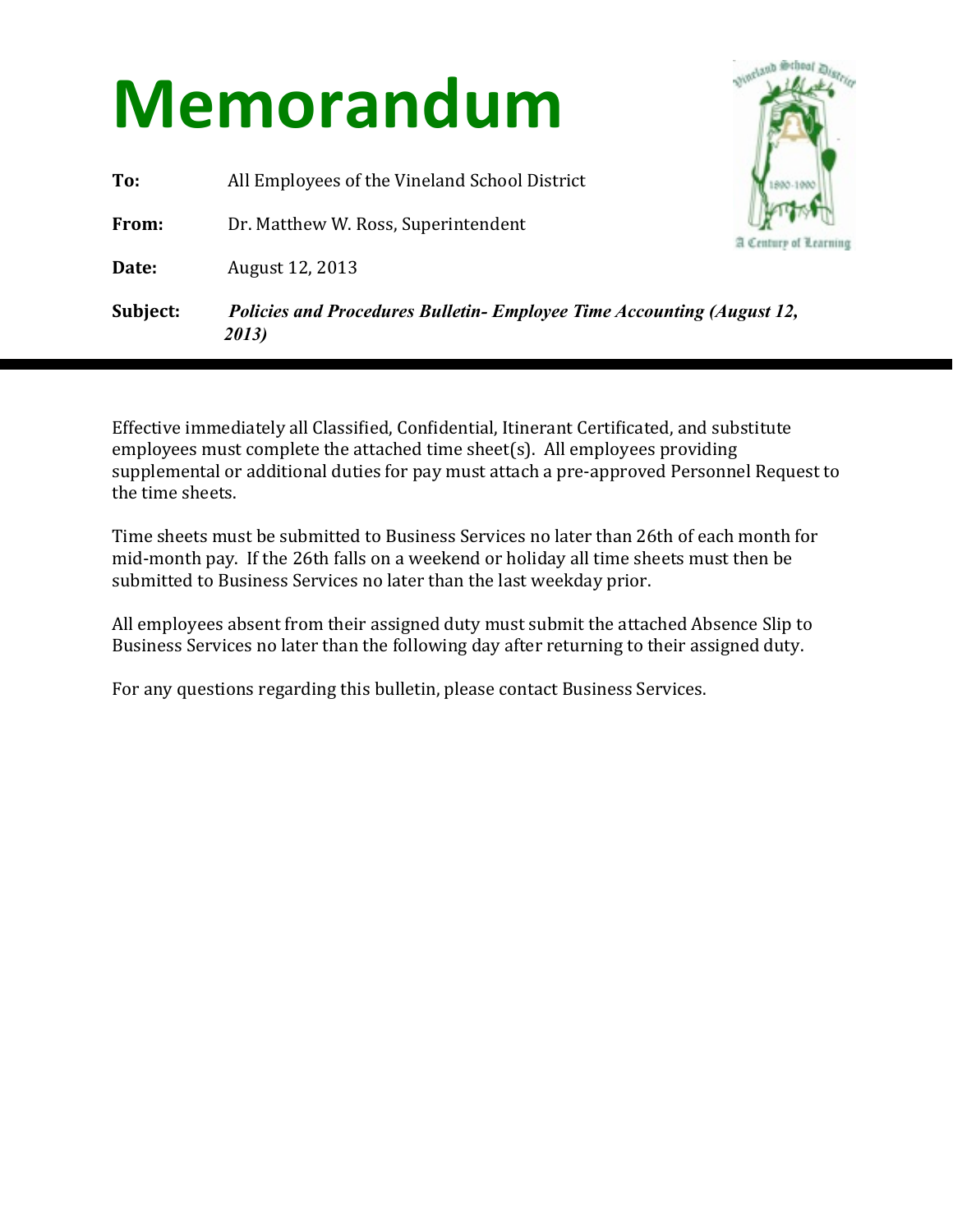| $\Box$ CE<br>$\Box$ CL<br>□ CE Sub<br>$\Box$ CL Sub/Hr  |                             |                    | A Century of Learning<br><b>TIMESHEET</b> | <b>VINELAND SCHOOL DISTRICT</b>                                                                |              | $\Box$ CE<br>$\Box$ CL<br>□ CE Sub<br>$\Box$ CL Sub/Hr | <b>VINELAND SCHOOL DISTRICT</b><br>A Century of Learning<br><b>TIMESHEET</b> |             |                 |                                                                                               |                                                                                                                                                                                                                                |  |
|---------------------------------------------------------|-----------------------------|--------------------|-------------------------------------------|------------------------------------------------------------------------------------------------|--------------|--------------------------------------------------------|------------------------------------------------------------------------------|-------------|-----------------|-----------------------------------------------------------------------------------------------|--------------------------------------------------------------------------------------------------------------------------------------------------------------------------------------------------------------------------------|--|
|                                                         |                             |                    | <b>REGULAR HOURS</b>                      |                                                                                                |              | SUPPLEMENTAL HOURS                                     |                                                                              |             |                 |                                                                                               |                                                                                                                                                                                                                                |  |
|                                                         |                             |                    |                                           |                                                                                                |              |                                                        |                                                                              |             |                 |                                                                                               |                                                                                                                                                                                                                                |  |
|                                                         |                             |                    |                                           |                                                                                                |              |                                                        |                                                                              |             |                 |                                                                                               |                                                                                                                                                                                                                                |  |
|                                                         |                             |                    |                                           | Position: _________________________ □ Sunset □ Vineland □ VSD                                  |              |                                                        |                                                                              |             |                 | Position: _______________________ □ Sunset □ Vineland □ VSD                                   |                                                                                                                                                                                                                                |  |
|                                                         |                             |                    |                                           | □ ASES □ CA Endow/Health □ CA Endow/Music<br>□ Cafeteria □ EIA □ General Ed □ MERSP □ Migrant  |              |                                                        |                                                                              |             |                 | □ ASES □ CA Endow/Health □ CA Endow/Music<br>□ Cafeteria □ EIA □ General Ed □ MERSP □ Migrant |                                                                                                                                                                                                                                |  |
|                                                         | <b>TIME</b>                 |                    |                                           | $\Box$ Period Sub $\Box$ Title I $\Box$ Title III $\Box$ Transp. $\Box$ Transp. Sp.<br>REASON/ | <b>TOTAL</b> |                                                        | <b>TIME</b>                                                                  | <b>TIME</b> |                 | $\Box$ Period Sub $\Box$ Title I $\Box$ Title III $\Box$ Transp. $\Box$ Transp. Sp.           | <b>TOTAL</b>                                                                                                                                                                                                                   |  |
| DATE                                                    | IN                          | <b>TIME</b><br>OUT | LUNCH                                     | <b>SUBSTITUTE FOR</b>                                                                          | <b>HOURS</b> | <b>DATE</b>                                            | IN                                                                           | OUT         | LUNCH           | REASON/<br>SUBSTITUTE FOR                                                                     | <b>HOURS</b>                                                                                                                                                                                                                   |  |
| /1/                                                     |                             |                    |                                           |                                                                                                |              | /26/                                                   |                                                                              |             |                 |                                                                                               |                                                                                                                                                                                                                                |  |
| /2/                                                     |                             |                    |                                           |                                                                                                |              | /27/                                                   |                                                                              |             |                 |                                                                                               |                                                                                                                                                                                                                                |  |
| /3/                                                     |                             |                    |                                           |                                                                                                |              | /28/                                                   |                                                                              |             |                 |                                                                                               |                                                                                                                                                                                                                                |  |
| /4/                                                     |                             |                    |                                           |                                                                                                |              | /29/                                                   |                                                                              |             |                 |                                                                                               |                                                                                                                                                                                                                                |  |
| /5/                                                     |                             |                    |                                           |                                                                                                |              | /30/                                                   |                                                                              |             |                 |                                                                                               |                                                                                                                                                                                                                                |  |
| /6/                                                     |                             |                    |                                           |                                                                                                |              | /31/                                                   |                                                                              |             |                 |                                                                                               |                                                                                                                                                                                                                                |  |
| /7/                                                     |                             |                    |                                           |                                                                                                |              | /1/                                                    |                                                                              |             |                 |                                                                                               |                                                                                                                                                                                                                                |  |
| /8/                                                     |                             |                    |                                           |                                                                                                |              | /2/                                                    |                                                                              |             |                 |                                                                                               |                                                                                                                                                                                                                                |  |
| /9/                                                     |                             |                    |                                           |                                                                                                |              | /3/                                                    |                                                                              |             |                 |                                                                                               |                                                                                                                                                                                                                                |  |
| /10/                                                    |                             |                    |                                           |                                                                                                |              | /4/                                                    |                                                                              |             |                 |                                                                                               |                                                                                                                                                                                                                                |  |
| /11/                                                    |                             |                    |                                           |                                                                                                |              | /5/                                                    |                                                                              |             |                 |                                                                                               |                                                                                                                                                                                                                                |  |
| /12/                                                    |                             |                    |                                           |                                                                                                |              | /6/                                                    |                                                                              |             |                 |                                                                                               |                                                                                                                                                                                                                                |  |
| /13/                                                    |                             |                    |                                           |                                                                                                |              | 171                                                    |                                                                              |             |                 |                                                                                               |                                                                                                                                                                                                                                |  |
| /14/<br>/15/                                            |                             |                    |                                           |                                                                                                |              | /8/<br>/9/                                             |                                                                              |             |                 |                                                                                               |                                                                                                                                                                                                                                |  |
| /16/                                                    |                             |                    |                                           |                                                                                                |              | /10/                                                   |                                                                              |             |                 |                                                                                               |                                                                                                                                                                                                                                |  |
| /17/                                                    |                             |                    |                                           |                                                                                                |              | /11/                                                   |                                                                              |             |                 |                                                                                               |                                                                                                                                                                                                                                |  |
| /18/                                                    |                             |                    |                                           |                                                                                                |              | /12/                                                   |                                                                              |             |                 |                                                                                               |                                                                                                                                                                                                                                |  |
| /19/                                                    |                             |                    |                                           |                                                                                                |              | /13/                                                   |                                                                              |             |                 |                                                                                               |                                                                                                                                                                                                                                |  |
| /20/                                                    |                             |                    |                                           |                                                                                                |              | /14/                                                   |                                                                              |             |                 |                                                                                               |                                                                                                                                                                                                                                |  |
| /21/                                                    |                             |                    |                                           |                                                                                                |              | /15/                                                   |                                                                              |             |                 |                                                                                               |                                                                                                                                                                                                                                |  |
| /22/                                                    |                             |                    |                                           |                                                                                                |              | /16/                                                   |                                                                              |             |                 |                                                                                               |                                                                                                                                                                                                                                |  |
| /23/                                                    |                             |                    |                                           |                                                                                                |              | /17/                                                   |                                                                              |             |                 |                                                                                               |                                                                                                                                                                                                                                |  |
| /24/                                                    |                             |                    |                                           |                                                                                                |              | /18/                                                   |                                                                              |             |                 |                                                                                               |                                                                                                                                                                                                                                |  |
| /25/                                                    |                             |                    |                                           |                                                                                                |              | /19/                                                   |                                                                              |             |                 |                                                                                               |                                                                                                                                                                                                                                |  |
| /26/                                                    |                             |                    |                                           |                                                                                                |              | /20/                                                   |                                                                              |             |                 |                                                                                               |                                                                                                                                                                                                                                |  |
| /27/                                                    |                             |                    |                                           |                                                                                                |              | /21/                                                   |                                                                              |             |                 |                                                                                               |                                                                                                                                                                                                                                |  |
| /28/                                                    |                             |                    |                                           |                                                                                                |              | /22/                                                   |                                                                              |             |                 |                                                                                               |                                                                                                                                                                                                                                |  |
| /29/                                                    |                             |                    |                                           |                                                                                                |              | /23/                                                   |                                                                              |             |                 |                                                                                               |                                                                                                                                                                                                                                |  |
| /30/                                                    |                             |                    |                                           |                                                                                                |              | /24/                                                   |                                                                              |             |                 |                                                                                               |                                                                                                                                                                                                                                |  |
| /31/                                                    |                             |                    |                                           |                                                                                                |              | /25/                                                   |                                                                              |             |                 |                                                                                               |                                                                                                                                                                                                                                |  |
| Employee:<br><u>new state of the state of the Date:</u> |                             |                    |                                           |                                                                                                |              | Employee: <u>______________________</u>                |                                                                              |             |                 |                                                                                               | Date:                                                                                                                                                                                                                          |  |
| Date:                                                   |                             |                    |                                           |                                                                                                |              | Supervisor: <u>____________________</u>                |                                                                              |             |                 |                                                                                               | Date: the control of the control of the control of the control of the control of the control of the control of the control of the control of the control of the control of the control of the control of the control of the co |  |
|                                                         | Superintendent: Date: Date: |                    |                                           |                                                                                                |              |                                                        |                                                                              |             |                 |                                                                                               | Date:                                                                                                                                                                                                                          |  |
|                                                         |                             |                    |                                           | Total Hours Hourly Rate Total                                                                  |              |                                                        |                                                                              |             |                 | Total Hours Hourly Rate ______________ Total ___________                                      |                                                                                                                                                                                                                                |  |
| <b>Business Services (White)</b>                        |                             |                    | Employee (Pink)                           | Worksite (Yellow)                                                                              |              | <b>Business Services (White)</b>                       |                                                                              |             | Employee (Pink) | Worksite (Yellow)                                                                             |                                                                                                                                                                                                                                |  |